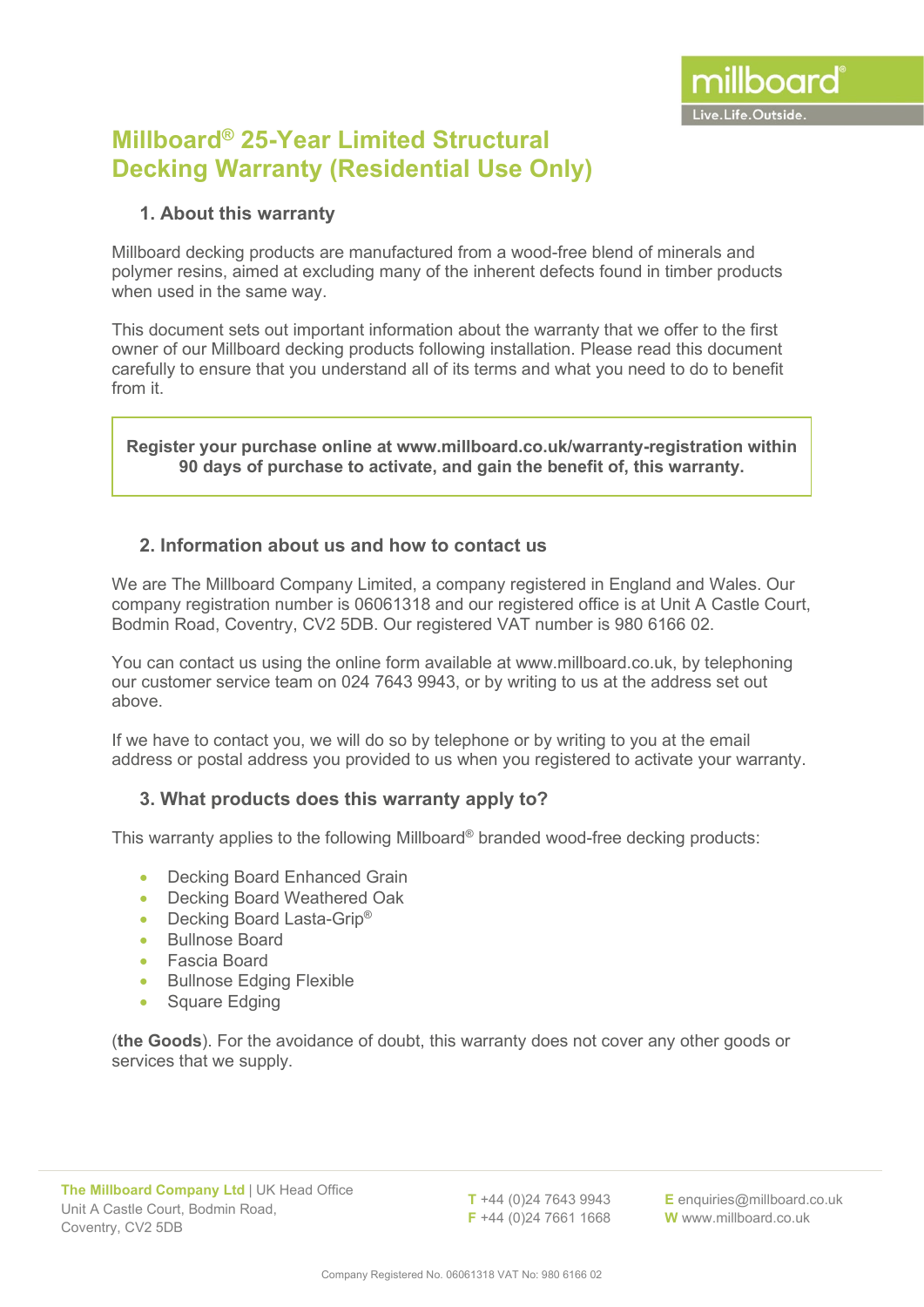#### **4. Who does our warranty apply to?**

- **You must be the first owner or a permitted transferee.** This warranty only applies to you if you are the first owner of the Goods following their first installation, or a permitted transferee of this warranty. The benefit of this warranty may be transferred to any third party who purchases or leases the property at which the Goods were first installed, provided that such purchase or lease is concluded within the warranty period (defined below); and
- **Residential use only.** This warranty only applies to you if the Goods have been installed in a single-family domestic home, meaning that the Goods will only be exposed to the level of traffic that might reasonably be expected in a residential dwelling comprising no more than one family. If the Goods have been installed in a setting which exposes the Goods to a higher level of traffic this warranty will not apply to you, but you may be able to benefit from the MILLBOARD 5-YEAR LIMITED STRUCTURAL DECKING WARRANTY. Please visit [www.millboard.co.uk](http://www.millboard.co.uk/) for further details.

#### **5. What's covered?**

We warrant that on the date of purchase, and for period of twenty five (25) years from the date of purchase (**warranty period**), the Goods shall not, as a consequence of manufacturing defects:

- split or splinter along any grain boundaries; or
- rot from fungal decay,

when used under normal conditions as a decking board at the location where they were first installed.

This warranty is subject to the eligibility criteria set out in clause 3 and clause 4 above, and the restrictions and conditions set out below.

If you are a consumer, this warranty is provided in addition to your statutory rights as a consumer. For detailed information please visit the Citizens Advice website [www.adviceguide.org.uk](http://www.adviceguide.org.uk/) or call 03454 04 05 06. Nothing in this warranty affects your statutory rights.

If you are business customer, the terms implied by sections 13 to 15 of the Sales of Goods Act 1979, and any other statutory implied terms relating to the quality of the Goods, are excluded to the fullest extent permitted by law.

This warranty will apply to any Goods which have been repaired or replaced by us under this warranty, but only for the remainder of the original warranty period. For the avoidance of doubt, our replacement or repair of any Goods under this warranty shall not extend the term of the warranty beyond the applicable warranty period.

**T** +44 (0)24 7643 9943 **F** +44 (0)24 7661 1668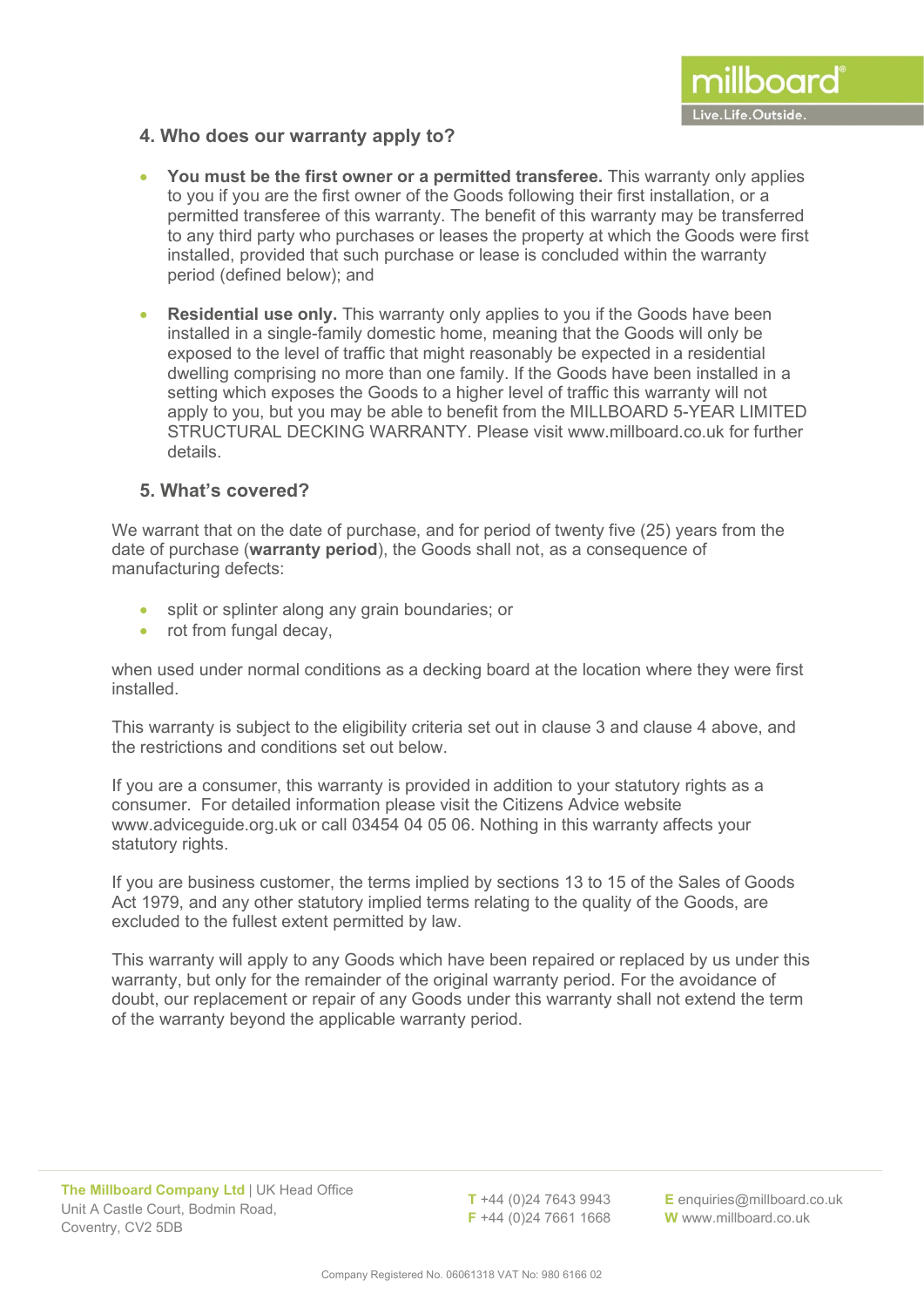### **6. What you must do to benefit from this warranty**

To benefit from this warranty, you must:

- **Register your purchase within 90 days.** You must register your purchase online at [www.millboard.co.uk/](http://www.millboard.co.uk/)warranty-registration/ within 90 days of purchase to activate, and gain the benefit of, this warranty. This warranty shall not apply to you, and Millboard shall have no responsibility to you under this warranty, unless the Goods have been registered within 90 days of original purchase.
- **Ensure that the Goods are correctly installed.** You are responsible for ensuring that the Goods are correctly installed, in accordance with any current installation instructions provided by us including, without limitation, those contained in the Millboard Installation & User Guide (**the Installation & User Guide**). The current version of the Installation & User Guide is available for download at [www.millboard.co.uk.](http://www.millboard.co.uk/) We are not responsible for the incorrect installation of the Goods, even if the installation is carried out by a professional installer recommended by us. If there is a problem caused by incorrect installation, please contact your installer directly.
- **Ensure that the Goods are properly used and maintained.** You are responsible for ensuring that the Goods are correctly used, and maintained, in accordance with any use and maintenance instructions provided by us including, without limitation, those contained in Installation & User Guide.

#### **7. What's not covered?**

- The warranty covers the repair or replacement of the Goods if they do not comply with the terms of this warranty. It does not cover:
- Any subsequent installation of the Goods, for example where the Goods are uninstalled, transported to a new location, or otherwise re-installed or re-fitted.
- Any defect in the Goods arising from any drawing, design or specification supplied or provided to us by you, or any third party acting on your behalf, or failure to meet local building regulations.
- Any damage caused as a result of the Goods being incorrectly transported, handled or stored.
- Any defect in the Goods caused by incorrect installation, including any failure to install the Goods in accordance with instructions provided by us.
- Any defect in the Goods caused by neglect, or by failure to maintain the Goods in accordance with our recommendations and any instructions provided by us.
- Any defect in the Goods caused by wilful damage or abuse, your negligence or the negligence of any third party, accident, or by abnormal use or conditions including, without limitation, any use of the Goods other than for the purpose of external decking for normal pedestrian usage.
- Misuse, alteration or repair of the Goods without Millboard's written approval.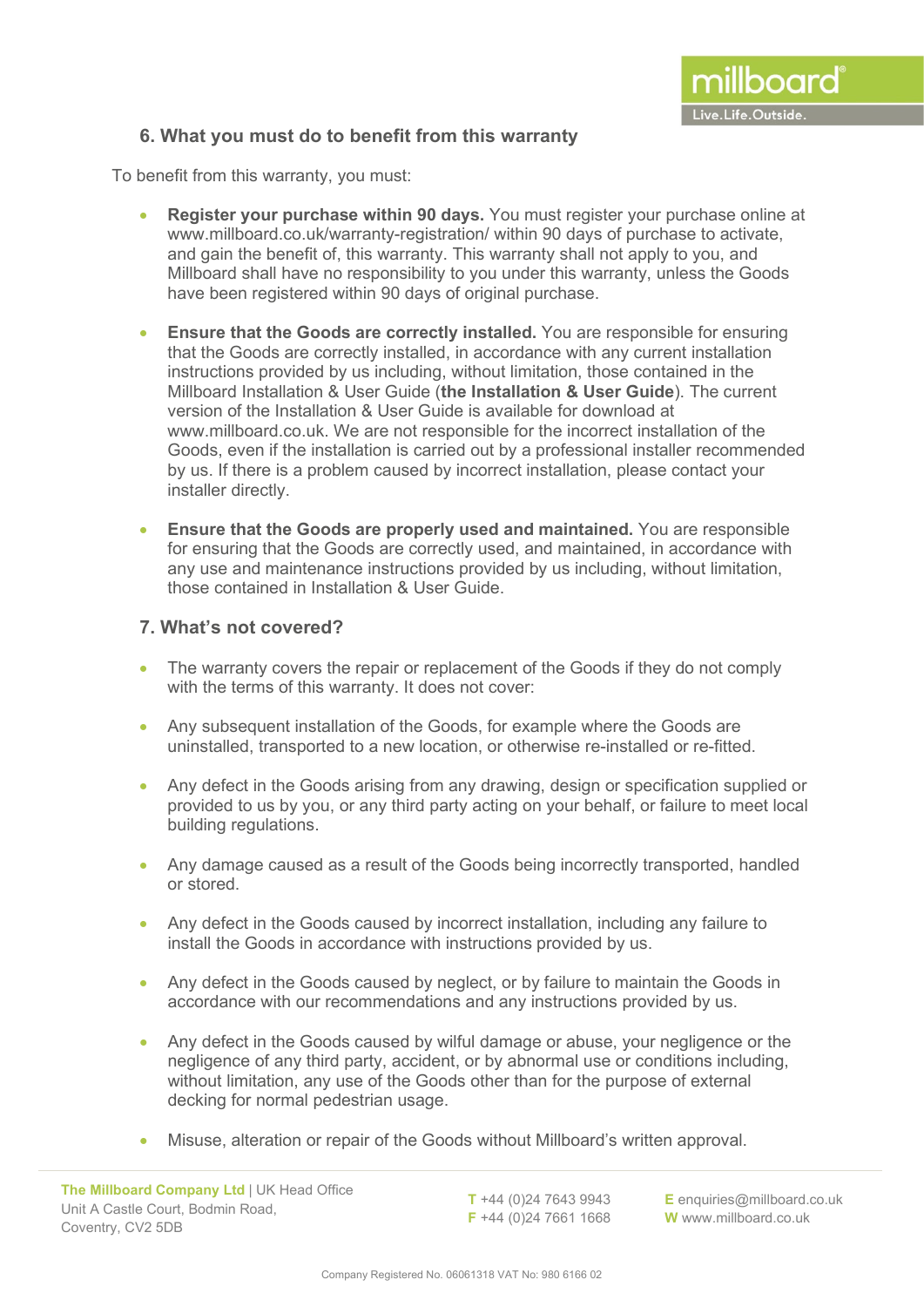- Movement, distortion or defect in, but not limited to, any subframe, mounting base, stand, support, buttress, fixing, railing or otherwise, howsoever caused.
- Any surface markings, fading, change in colour, staining, flaking, scratching, marking, or other surface damage to the Goods caused by any person, exposure to chemicals or other foreign substances, exposure to weather, sunlight, pollution and other environmental factors, or by any other factors beyond our reasonable control (such as any Acts of God).
- Ordinary wear and tear of the Goods including, without limitation, any wearing of detail or mouldings or other wear and tear affecting the surface finish of the Goods.
- Breakages caused by improper loading, insufficient support or impacts in excess of normal human pedestrian traffic.
- Any parts, materials or equipment other than the Goods and including, without limitation, any goods supplied by us which are manufactured by any third party.
- Failure to follow our instructions in the Millboard Product Installation Guide, including as to storage, cutting, improper gapping and sealing of the Goods, failure to use the fixings recommended by Millboard.
- Surface markings, movement, distortion or defect caused by, but not limited to, spiked shoes, or other sharp, pointed or jagged objects.
- Damage caused by excessive heat including, but not limited to, fire, hot coals from fire pits, barbeques or chimineas.

#### **8. How to notify us of a claim under this warranty**

If you wish to make a claim under this warranty (**claim**) you must:

- **Notify us in writing.** In order to make a claim you must notify us in writing using the contact details provided above within 30 days of discovering the defect and within the warranty period.
- **Provide certain information to us.** You must provide us with such information as we may reasonably request to enable us to assess the validity of your claim. This may include, without limitation, providing us with proof of purchase and warranty activation, photographs clearly showing the defect and surrounding environment, a detailed description of the defect, and/or the defective Goods (or a sample of them).

We may inspect the Goods on site. Any such visit may be chargeable to you if your claim is not successful. We may obtain or require you to provide a sample of the alleged defective product for further analysis.

**T** +44 (0)24 7643 9943 **F** +44 (0)24 7661 1668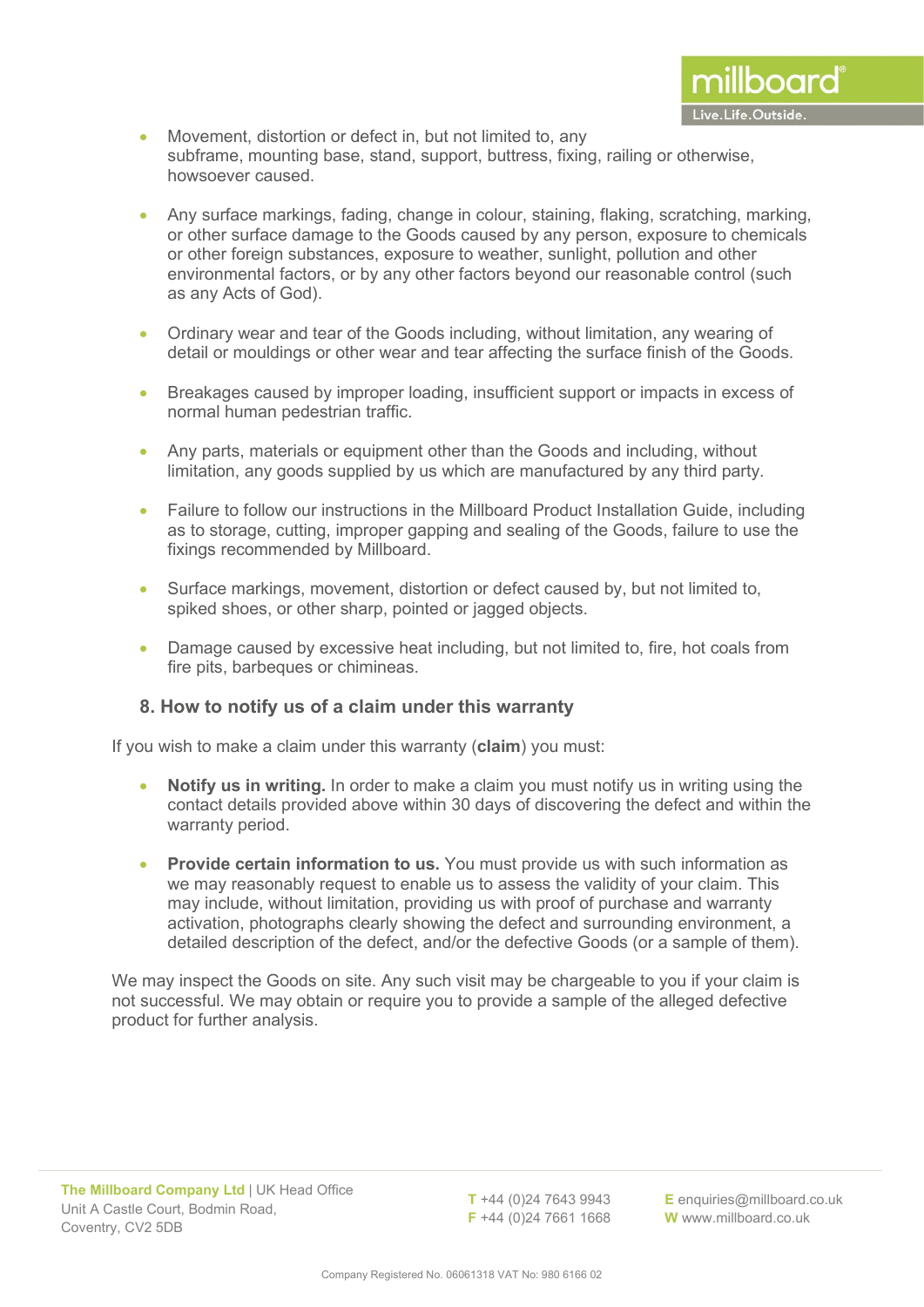#### **9. What we will do if your claim is valid**

In the event that you have a valid claim under this warranty we will (at our option) either repair the Goods, replace the Goods, or refund to you a proportion of the original purchase price paid by you for the Goods (excluding any costs paid by you for delivery, installation, or any other services or ancillary goods provided to you in connection with your purchase of the Goods). The percentage of the purchase price to be refunded will reduce by 4% for each complete year following the original date of purchase.

This shall be your exclusive remedy under this warranty. For the avoidance of doubt Millboard shall not be responsible under this warranty for any costs, expenses or actions in relation to any installation, removal or disposal of the Goods. If a repair or replacement of the Goods is provided, there shall be no requirement to re-register this warranty in respect of any repaired or replaced Goods.

In accordance with our policy of continuous improvement, the specifications of the Goods may vary over time, including changes to dimensions, colours and other features. If we choose to replace the Goods, we may substitute alternative similar Goods as available at that time. Such alternative Goods shall be of equal or better quality and be adequate to cover the dimensions of the total surface area affected.

If you are a consumer, this warranty is provided in addition to your statutory rights as a consumer. Nothing in this warranty affects your statutory rights.

#### **10. Our liability to you (if you are not a consumer)**

This clause 10 does not apply to you if you are a consumer. Nothing in this warranty shall limit our liability for:

- death or personal injury caused by our negligence, or the negligence of our employees, agents or subcontractors (as applicable);
- fraud or fraudulent misrepresentation:
- defective products under the Consumer Protection Act 1987; or
- any matter in respect of which it would be unlawful for us to exclude or restrict liability.

Save as set out above:

- we shall under no circumstances whatsoever be liable to you, whether in contract, tort (including negligence), breach of statutory duty, or otherwise howsoever arising, for any loss of profit, or any indirect or consequential loss arising under or in connection with this warranty; and
- our total liability to you in respect of all other losses arising under or in connection with this warranty, whether in contract, tort (including negligence), breach of statutory duty, or otherwise, shall in no circumstances exceed the original purchase price paid by you for the Goods (excluding VAT, and any costs paid by you for delivery, installation, or any other services or ancillary goods provided to you in connection with your purchase of the Goods).

**T** +44 (0)24 7643 9943 **F** +44 (0)24 7661 1668